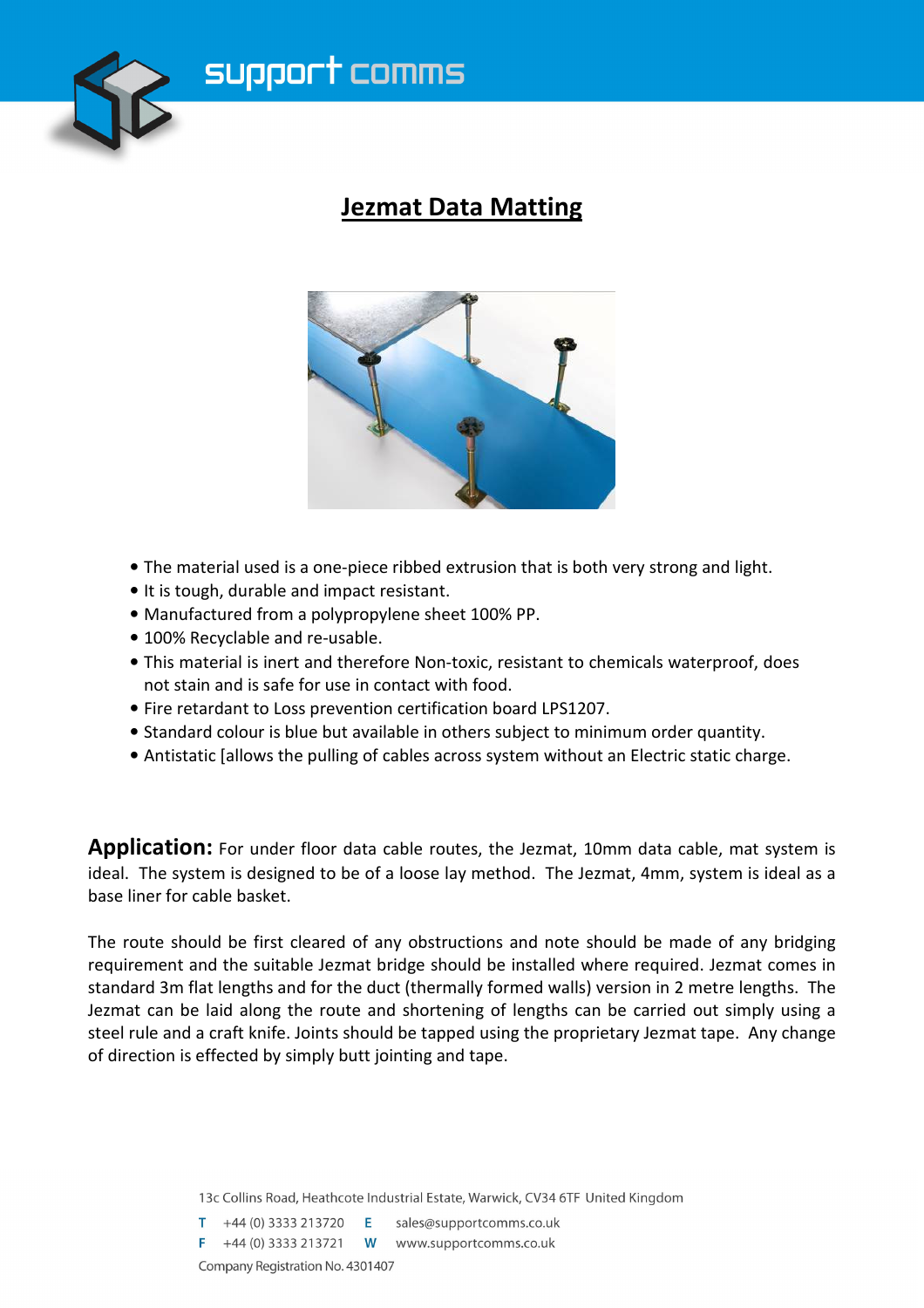# support comms



| <b>Item Code</b>      | <b>Description</b>                              |  |
|-----------------------|-------------------------------------------------|--|
|                       |                                                 |  |
| JINF/100/4/B/3        | Jezmat 100mm Wide 4mm Thick Blue 3m             |  |
| JINF/150/4/B/3        | Jezmat 150mm Wide 4mm Thick Blue 3m             |  |
| JINF/200/4/B/3        | Jezmat 200mm Wide 4mm Thick Blue 3m             |  |
| JINF/250/4/B/3        | Jezmat 250mm Wide 4mm Thick Blue 3m             |  |
| <b>JINF/300/4/B/3</b> | Jezmat 300mm Wide 4mm Thick Blue 3m             |  |
| <b>JINF/350/4/B/3</b> | Jezmat 350mm Wide 4mm Thick Blue 3m             |  |
| <b>JINF/400/4/B/3</b> | Jezmat 400mm Wide 4mm Thick Blue 3m             |  |
| JINF/450/4/B/3        | Jezmat 450mm Wide 4mm Thick Blue 3m             |  |
| JINF/500/4/B/3        | Jezmat 500mm Wide 4mm Thick Blue 3m             |  |
| JINF/550/4/B/3        | Jezmat 550mm Wide 4mm Thick Blue 3m             |  |
| JINF/600/4/B/3        | Jezmat 600mm Wide 4mm Thick Blue 3m             |  |
|                       |                                                 |  |
| JMB/570/10/B/3        | Jezmat 570mm Wide 10mm Thick Blue 3m            |  |
| JMB/550/10/B/3        | Jezmat 550mm Wide 10mm Thick Blue 3m            |  |
| JMB/500/10/B/3        | Jezmat 500mm Wide 10mm Thick Blue 3m            |  |
| JMB/400/10/B/3        | Jezmat 400mm Wide 10mm Thick Blue 3m            |  |
| JMB/300/10/B/3        | Jezmat 300mm Wide 10mm Thick Blue 3m            |  |
| JMB/250/10/B/3        | Jezmat 250mm Wide 10mm Thick Blue 3m            |  |
| JMB/200/10/B/3        | Jezmat 200mm Wide 10mm Thick Blue 3m            |  |
| JMB/150/10/B/3        | Jezmat 150mm Wide 10mm Thick Blue 3m            |  |
| JMB/100/10/B/3        | Jezmat 100mm Wide 10mm Thick Blue 3m            |  |
|                       |                                                 |  |
| JMB/600/600/B/Br      | Jezmat Pitched Bridge Blue 600mm x 600mm x 10mm |  |
| Jeztapeblue           | Blue Jezmat Tape 50mm Wide x 50m Roll           |  |

### **Jezduct, data cable, containment system**



When loose laying your cabling we suggest to use the Jezduct systems which contains the cables securely within.

13c Collins Road, Heathcote Industrial Estate, Warwick, CV34 6TF United Kingdom

T +44 (0) 3333 213720  $E$  sales@supportcomms.co.uk F +44 (0) 3333 213721  $W$  www.supportcomms.co.uk Company Registration No. 4301407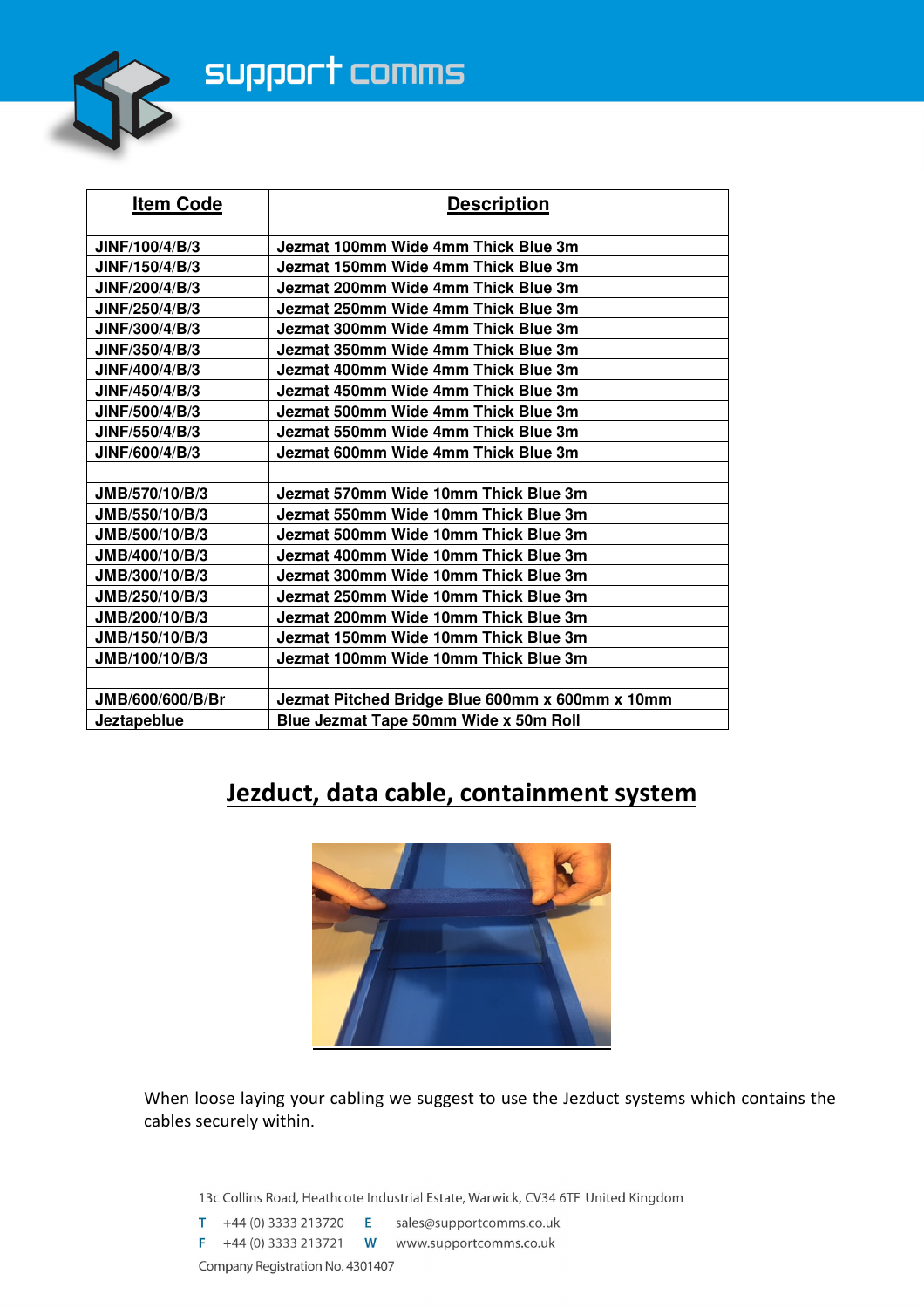

For high capacity under-floor data cable routes, our Jezduct, data cable mat system is ideal. This proprietary containment system can be manufactured in widths of up to 550mm. This quick, strong, and versatile addition to the Jezmat range is specifically designed to fit between four pedestal legs within a 600mm x 600mm raised floor configuration. It allows a Jezduct route to progress throughout a floor void and bends/intersections are easily formed on-site for a fast and neat solution.

The Jezduct section has the same product features as our standard Jezmat system examples of sizes are as follows and all are nominal external dimensions

| JMBD/150/50/10/B/2 | Jezduct 150mm Wide x 50mm wall x 10mm Thick Blue 2m |
|--------------------|-----------------------------------------------------|
| JMBD/200/50/10/B/2 | Jezduct 200mm Wide x 50mm wall x 10mm Thick Blue 2m |
| JMBD/300/50/10/B/2 | Jezduct 300mm Wide x 50mm wall x 10mm Thick Blue 2m |
| JMBD/500/50/10/B/2 | Jezduct 500mm Wide x 50mm wall x 10mm Thick Blue 2m |

#### **Jezmat Pitched Bridge**



For under floor data cable routes, the Jezmat, data cable mat system is ideal. To complete the system a factory formed bridge arrangement is available. This quick, strong and versatile addition to the Jezmat range is specifically designed to fit between four pedestal legs within a 600mm x 600mm raised floor configuration. It allows the Jezmat route to cross other services including pipe work and track systems.

13c Collins Road, Heathcote Industrial Estate, Warwick, CV34 6TF United Kingdom

 $T +44(0)$  3333 213720 E sales@supportcomms.co.uk F +44 (0) 3333 213721  $W$  www.supportcomms.co.uk Company Registration No. 4301407